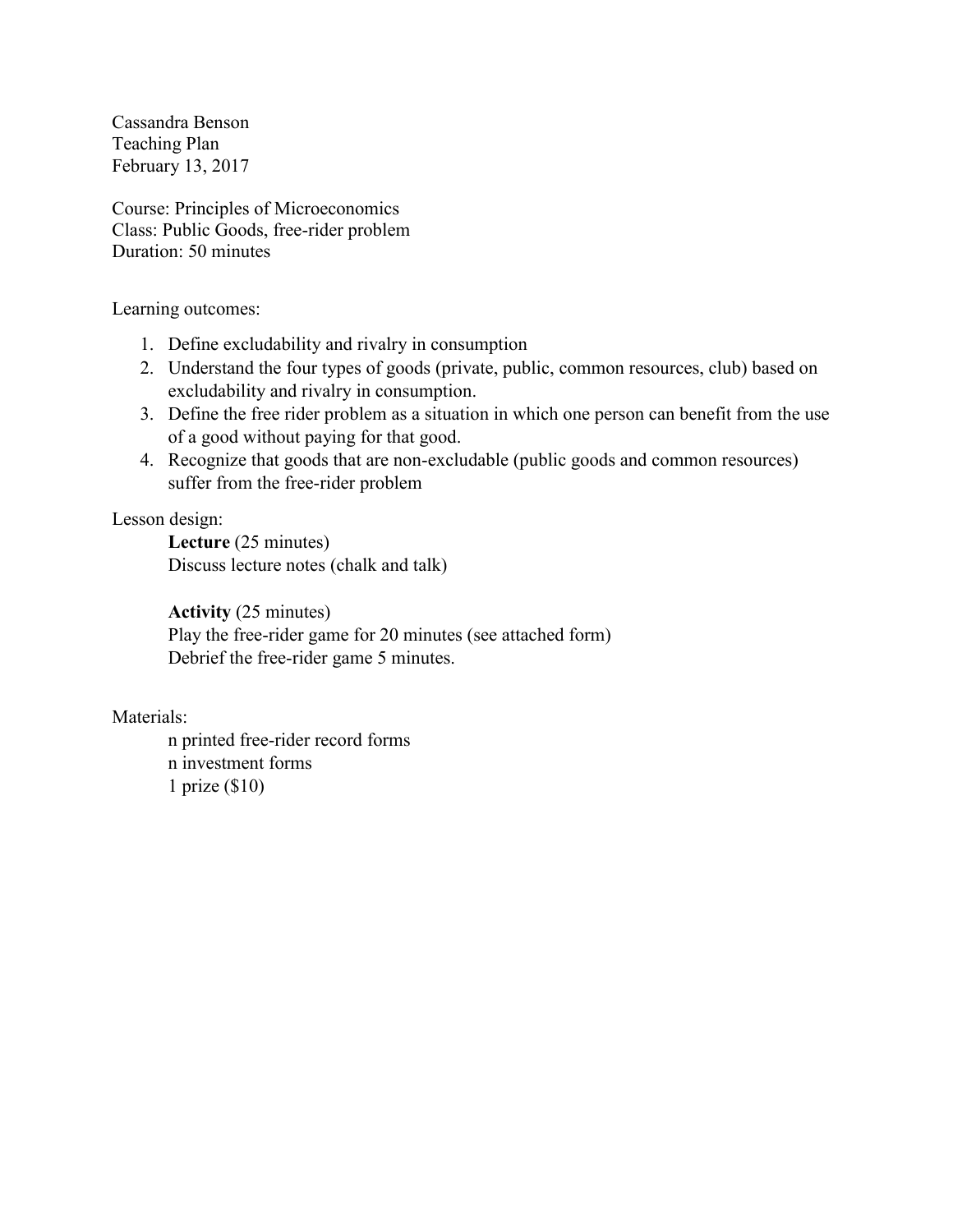### Lecture 23 November 2, 2016

### Public Goods and Common Resources

We saw that in the free market prices are the signals that guide the decisions of buyers and sellers, and that these decisions lead to an efficient allocation of resources.

But what happens when goods are free (the price is not available), then the market forces that normally allocate resources in the economy are absent.

Today we'll look at the market for public goods (those goods that don't have a price attached to them). We'll see that governments can improve market outcomes when there are public goods.

When a good does not have a price attached to it the private market cannot ensure that the good is produced and consumed the the proper (efficient) amount. Thus government policy can potentially remedy the market failure and increase economic well-being.

There are two main characteristics of goods:

- 1. excludability: the property of a good whereby a person can be prevented from using it.
- 2. rivalry in consumption: the property of a good whereby one person's use diminishes other people's use.

With these two characteristics we can identify *four* types of goods.

- 1. Private goods: goods that are both excludable and rival in consumption.
	- Most of the goods we have considered in this class are private goods.
- 2. Public goods: goods that are neither excludable nor rival in consumption.
	- This means that people cannot be prevented from using a public good. It also means that one person's use doesn't affect another person's use of that good.
	- *•* Examples include firework displays and tornado sirens
- 3. Common Resources: goods that are rival in consumption but not excludable.
	- This means that people cannot be prevented from using a good. But one person's consumption does hinder another person's consumption.
	- *•* Examples include fishing in the ocean and overcrowded parks
- 4. Club goods: goods that are excludable but not rival in consumption.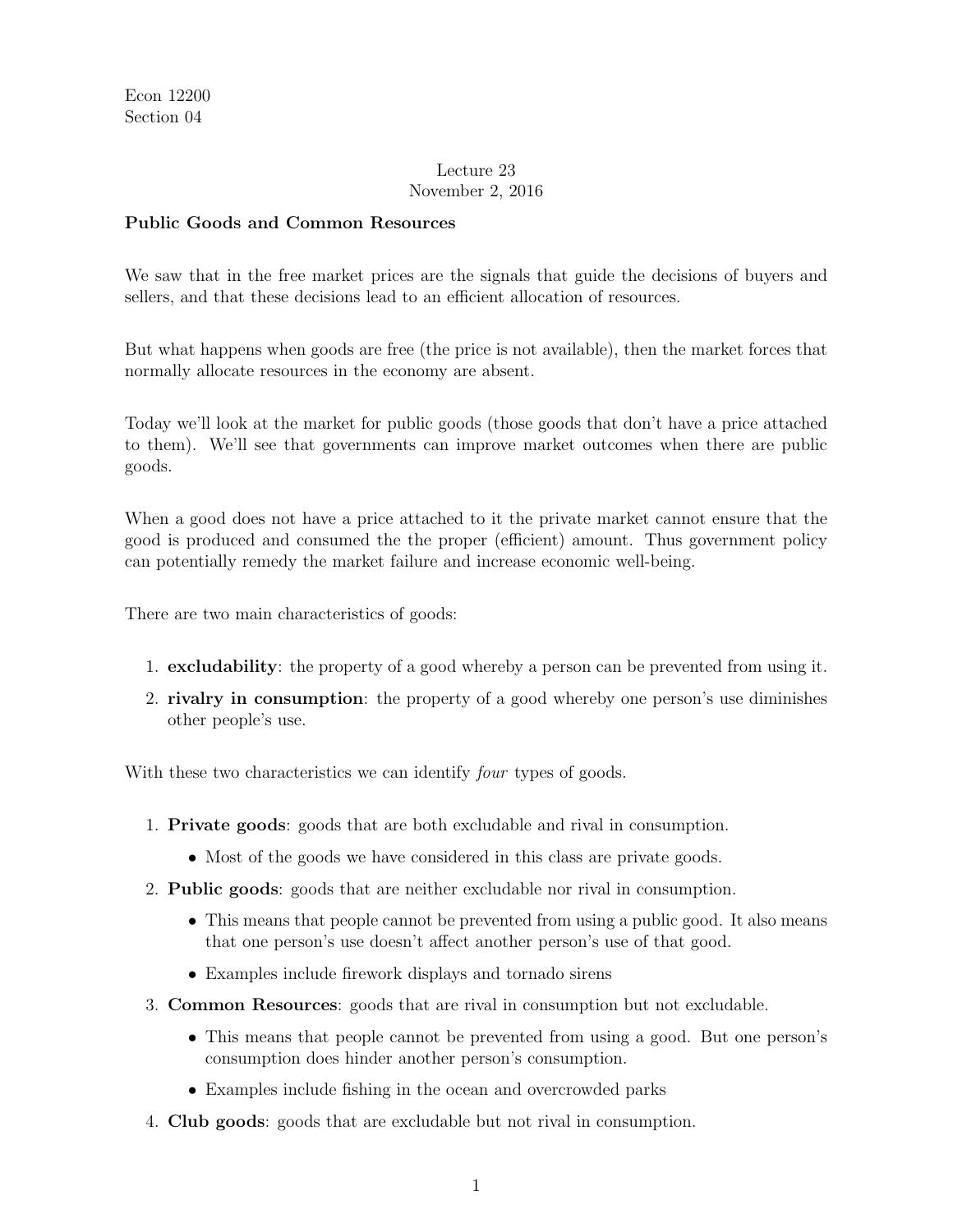- This means that people can be prevented from using a good. But one person's consumption does not hinder another person's consumption.
- An example is cable tv in which everyone who pays for the service receives it (excludble because you have to pay) but one person's consumption does not hinder another persons consumption because everyone can buy the same cable television and my use doesn't inhibit your use.

The boundaries between the four types of goods can be fuzzy.

In this lecture we focus our attention on public goods and common resources. Or goods that are non-excludable. When goods are non-excludable the price is essentially zero because I cannot stop anyone person from consuming the good. The analysis is closely related to the analysis of externalities.

### Public Goods

Let's consider the market for fireworks-we cannot stop anyone from watching meaning the firework display is nonexcludable. Fireworks are also non-rival in consumption because one person watching the firework display does not stop another person from watching the firework display. Thus because fireworks are nonexcludable and non-rival they are a public good.

Suppose students of Ithaca College want to put on a firework display for homecoming. Each student at IC values the firework display at \$10. The cost of a firework display is \$1000. Since there are approximately 6000 students, Ithaca college values the firework display at \$6000. The entire community places a larger value on the display than the private cost of the display. That is the socially efficient allocation would be to host the firework display because the cost (\$1000) is less than the value (\$6000). However, because each person is only willing to pay \$10 no single person will put on the display. This is because the private value (\$10) is less than the private cost (\$1000).

You can see that this is similar to a positive externality where social benefit exceeds private benefit. Thus if the free market were to allocate the firework display there would be no firework display because no individual student has the incentive to put on the firework display. Even if one student decided to sell tickets to the firework display it would be unlikely that the firework display would occur. This is because the firework display is non-excludable.

Suppose one student decided to sell tickets to the firework display at \$10 per ticket. Ithaca College students being very wise would realize that the firework display will be visible from all parts of campus and to all students on campus, not just those that pay to see the firework display. Thus each student would have an incentive to free ride.

Free rider: a person who receives the benefit of a good but avoids paying for it.

Because people have an incentive to free ride, they won't buy tickets and thus the student who wants to put on the display will not be able to raise enough money for the show. If the student can't raise enough money for the show, then she won't put on the show. Thus the outcome will be inefficient.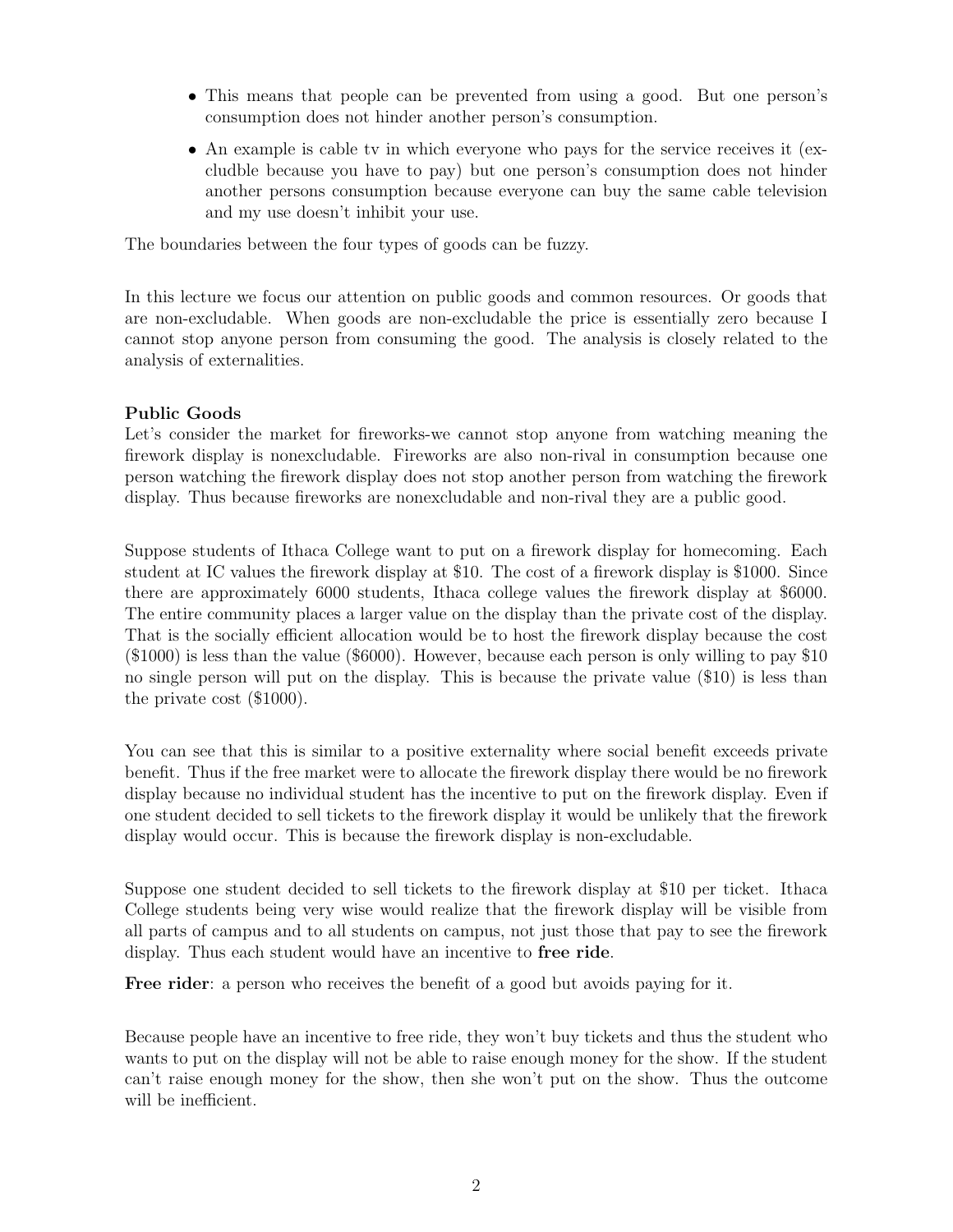One solution to this problem would be if the college "taxed" everyone at \$2 per person. This would generate \$1200 in tax revenue for the display. And each person would have consumer surplus of \$8 (because their willingness to pay or private benefit is \$10 and the tax is \$2).

note: because the public goods are not excludable, the free rider problem prevents the private market from supplying them. But government can correct the underprovision of public goods by taxing and providing the public good making everyone better off.

There are three important public goods to know.

- 1. National Defense: It is nonrival and nonexcludable, but too costly for a single individual to provide. Thus, it is important for the government to provide national defense to its citizens.
- 2. Basic Research: general knowledge is a public good. Theorems are nonexcludable and non-rival. That means they are underprovided by the private market. The government offers grants and fellowships.
- 3. Fighting poverty: advocates of antipoverty programs claim that fighting poverty is a public good.

Governments often rely on a cost benefit analysis to determine the optimal quantity of the public good to provide.

cost benefit analysis: a study that compares the costs and benefits to society of providing a public good.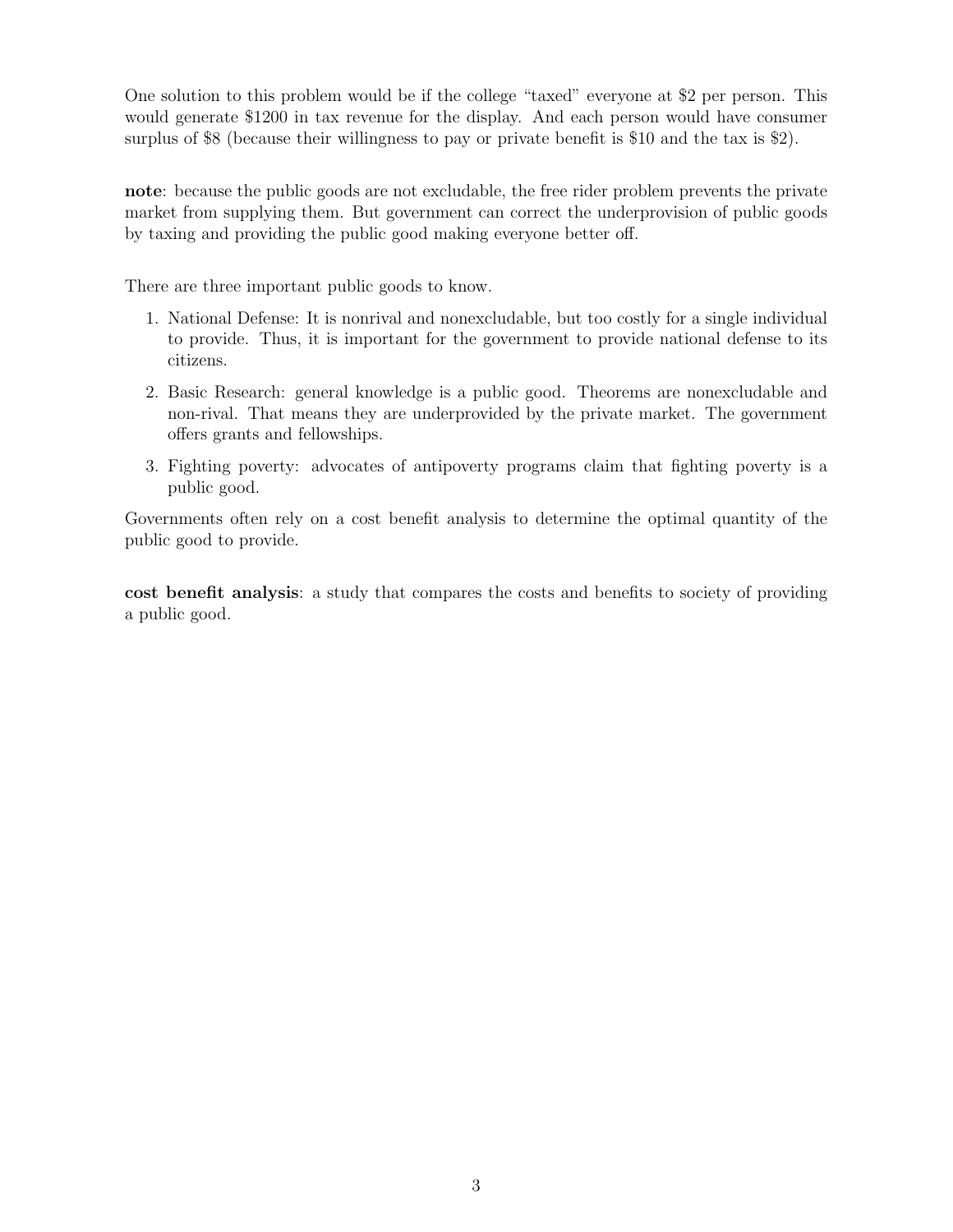### Common Resources

Common resources are not excludable, but they are rival in consumption. One person's use reduces another person's ability to use the good. This gives rise to a problem called the tragedy of the commons.

Tragedy of the commons: a parable that illustrates why common resources are used more than the desirable amount from the standpoint of society as a whole.

The tragedy of the commons occurs because social and private incentives differ. Just like with a negative externality. In essence, the tragedy of the commons arises from an externality in which people neglect the external cost of their actions when deciding how much to consume/produce. This often results in over consumption of the common resource.

note: when one person uses a common resource, she diminishes other people's enjoyment of that good. Because of the negative externality, common resources tend to be used excessively. The government can solve the tragedy of the commons problem by using regulation or taxing consumption. Another option would be for the government to turn the common resource into a public good.

Important examples of common resources includes:

- 1. Clean air and water
- 2. Congested Roads
- 3. Fish in the ocean
- 4. Wildlife in the forest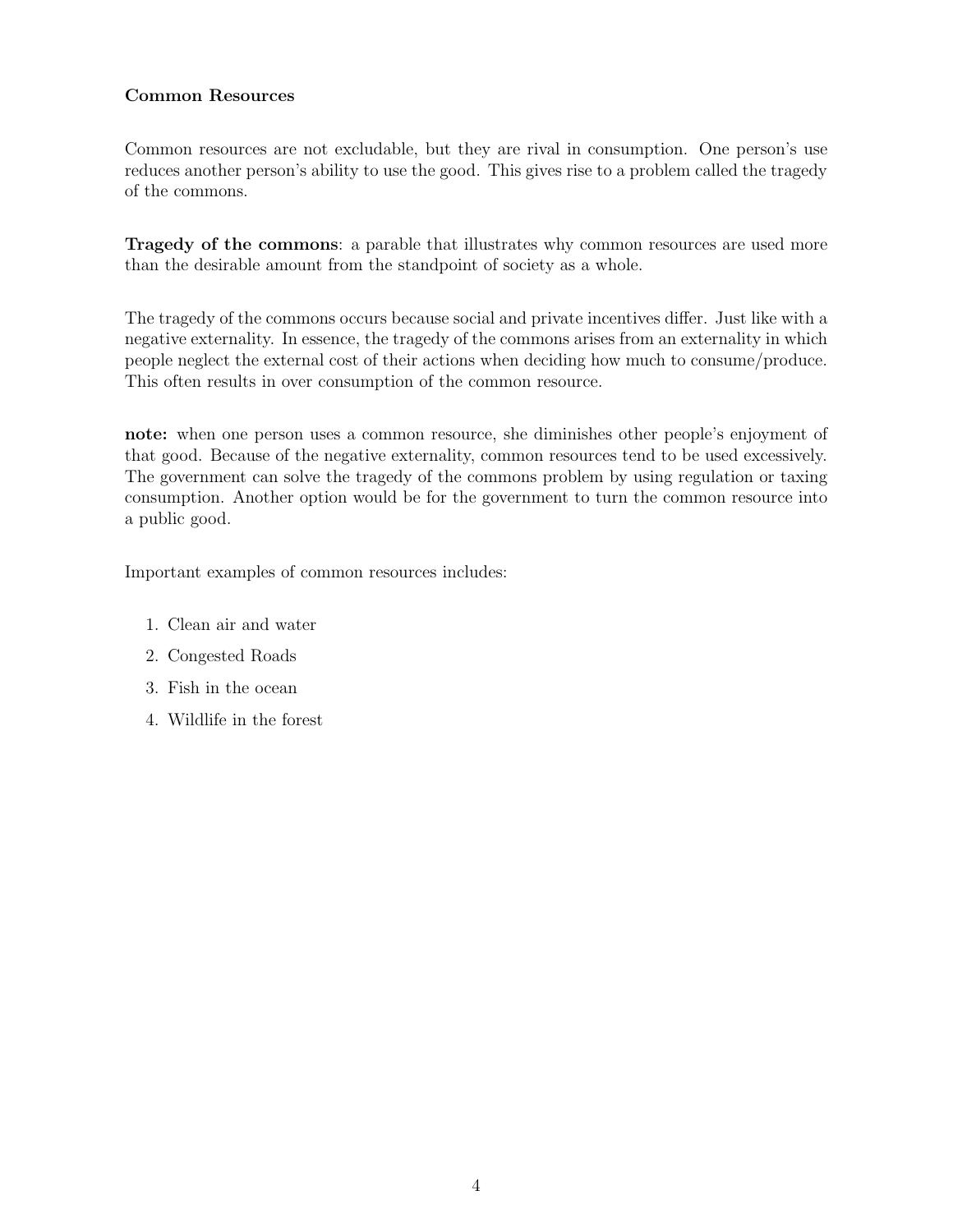Econ 12200 Name: Section 04 November 2, 2016

#### Instructions:

You have \$10. You are required to make a decision on how to invest your \$10. There is a private account and a class account. For each dollar you invest in your private account you will receive one dollar back. Each dollar invested into the class account will yield 2 dollars for the class account. Each person in the class will receive an equal share of the money in the class account regardless of the individual contribution.

As an example, suppose I decide to invest \$5 in my personal account and \$5 in the group account. I learn that the class contributed 145 to the class account. If there are 29 students in the class then my return from the class account is  $(145 * 2)/29 = 10$ . Then my earnings from the round are my \$5 from my personal account and \$10 from the class account. The total earned would be \$15.

For each round make your investment decision on the decision form. The total invested in your personal account and class account must sum to 10. Do not let anyone see your decision. You are not allowed to discuss your contributions with your neighbors. Once you have filled in your decision, make sure to copy the amount you invested into your personal account on your record sheet in the first column, "Earning from Personal Account."

There will be four rounds. Do not put your name on the round forms. These should be anonymous. I will collect the investment decision forms. I will calculate the total contribution to the class account and the payoff to the class for each round.

The person with the highest total earnings at the end of 4 rounds will be declared the winner. The winner will receive a prize.

| Round          | Earning from<br>Personal Account | Earning from<br>Class Account | Total Earned<br>in Round | Cumulative Total |
|----------------|----------------------------------|-------------------------------|--------------------------|------------------|
| 1              |                                  |                               |                          |                  |
| $\overline{2}$ |                                  |                               |                          |                  |
| 3              |                                  |                               |                          |                  |
| 4              |                                  |                               |                          |                  |

Record Sheet